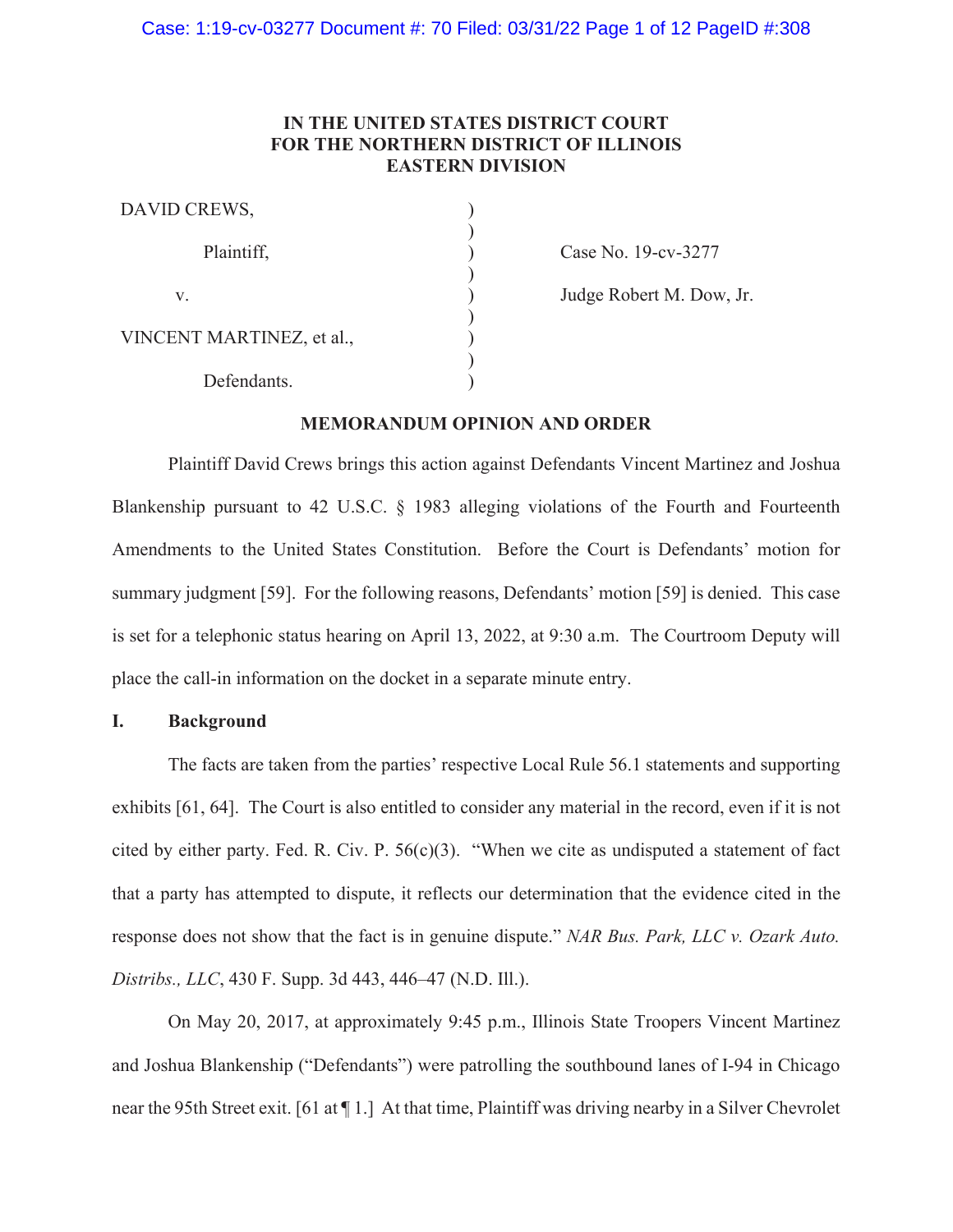#### Case: 1:19-cv-03277 Document #: 70 Filed: 03/31/22 Page 2 of 12 PageID #:309

Impala traveling southbound in the rightmost lane of I-94. [61 at  $\P$  2; 65 at  $\P$  1.] Defendants state that they saw from their vehicle that Plaintiff was operating his vehicle without wearing a seatbelt. [61 at ¶ 2.] Plaintiff does not recall whether he was, in fact, wearing a seatbelt at that time. [61 at ¶ 4; 64 at ¶ 2.] Plaintiff contends that the officers were never traveling alongside him and instead were three traffic lanes away from him. [64 at ¶ 2.] Plaintiff questions the officers' ability to see whether he was wearing a seatbelt from such distance and through the car's heavily tinted windows. [*Id*.]

Defendants initiated a traffic stop and Plaintiff pulled over into the right shoulder lane. [61 at ¶ 3.] Once both cars were stopped in the shoulder lane, Defendants exited their patrol vehicle and approached Plaintiff's car. [*Id.* at ¶ 10.] As Defendants approached Plaintiff's car, none of the car windows were rolled down, but when Defendants reached the vehicle, Plaintiff put both the front driver- and passenger-side windows all the way down. [*Id.* at ¶ 11.] Plaintiff asked why he had been stopped. Defendants replied that he had been pulled over because he was not wearing a seatbelt. [*Id.* at ¶ 12; 65 at ¶ 2.] Defendant Martinez, who was standing next to Plaintiff by the driver-side window [65 at ¶ 5], asked Plaintiff for his license and proof of insurance. [61 at ¶ 13.] Plaintiff provided proof of insurance but was unable to provide his license or other form of identification. [*Id.*] Martinez then told Plaintiff that he could just tell Martinez his name, which Plaintiff did. [*Id.* at ¶ 14.] Martinez returned to the patrol vehicle to perform a LEADS inquiry check of Plaintiff's name and date of birth, as well as a Secretary of State image check to confirm Plaintiff's identity. [*Id.* at ¶ 19.] Plaintiff believes that while verifying Plaintiff's identity, Martinez also discovered that Plaintiff possessed a valid FOID card, but Defendants dispute this assertion. [69 at ¶ 17.]

Martinez returned to Plaintiff's car after confirming his identity. According to Martinez,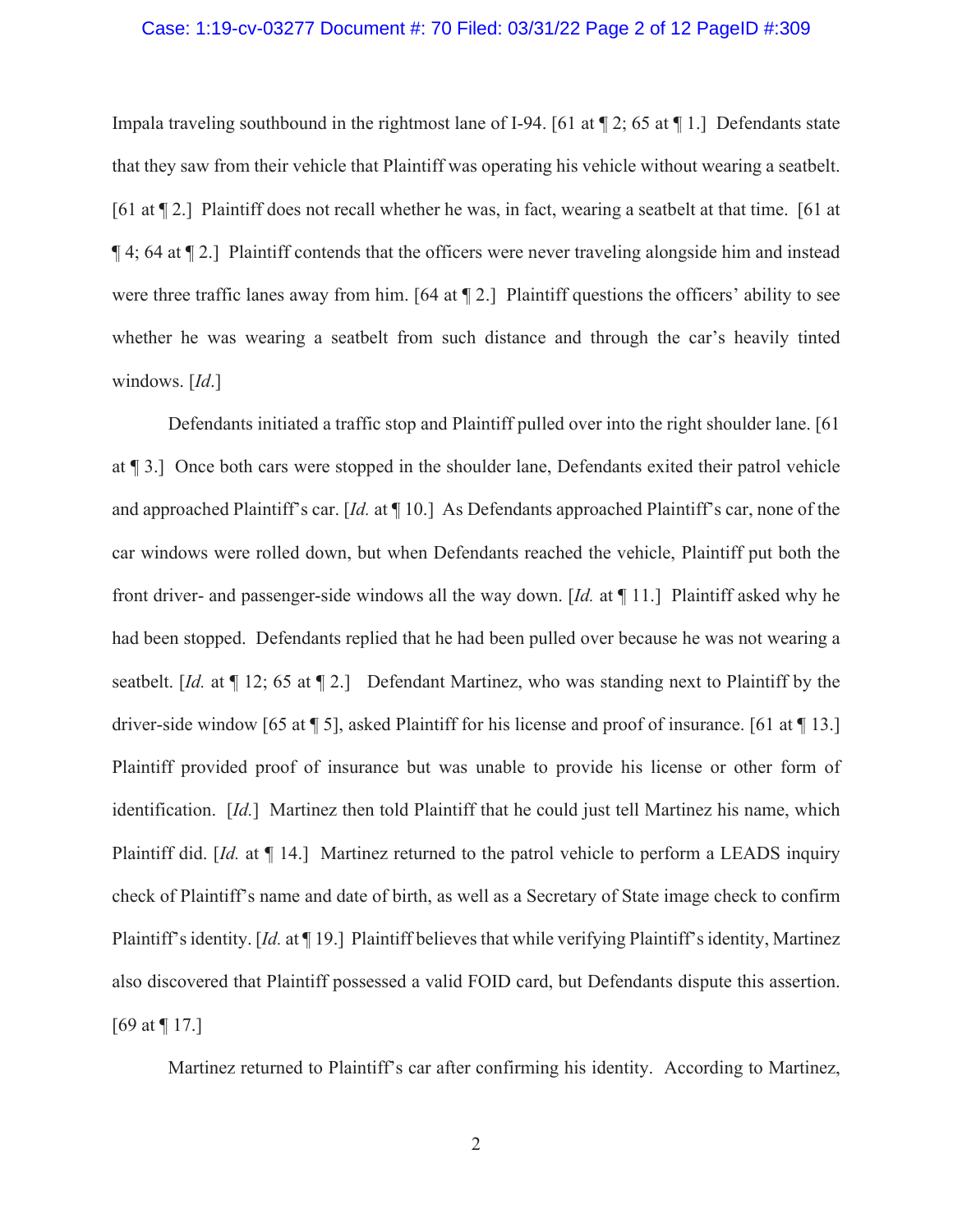#### Case: 1:19-cv-03277 Document #: 70 Filed: 03/31/22 Page 3 of 12 PageID #:310

as he approached the vehicle, Plaintiff's "breathing also became elevated and his hands began to shake uncontrollably," making him appear extremely nervous. [61 at  $\P$  17; 61-1 at 3.] Martinez asked Plaintiff why he was nervous, since he looked like he was shaking. [61 at ¶ 17; 64 at ¶ 17.] Plaintiff responded: "I don't think I'm shaking." [64 at ¶ 17; 61-3 at 24:1–13.] Martinez then told Plaintiff that he smelled an odor of marijuana coming from the car. [61 at  $\P$  15; 65 at  $\P$  11.] Martinez noted in his field report that he "noticed several pieces of cannabis residue on the seat and floorboard of the vehicle" [*id.* at ¶ 16], but Martinez neither recovered nor inventoried any residue [65 at ¶ 16; 69 at ¶ 16]. When Martinez asked Plaintiff to exit his vehicle, Plaintiff complied. [61 at  $\P$  18.]

Martinez then proceeded to conduct a search of Plaintiff's car. [*Id.* at ¶ 20.] At some point during the search, Defendant Blankenship placed Plaintiff into the back seat of Defendants' patrol vehicle. [61 at ¶ 21.] Blankenship informed Plaintiff that he was being detained because his car smelled like marijuana. [*Id.*] While in the patrol car, Plaintiff could see Martinez searching the entire car, including under the seats and in the trunk of the car, which Plaintiff later characterized as Martinez and Blankenship "doing their job." [*Id.* at ¶ 22; 61-3 at 30:20–25 – 31:1–23.] While searching under the driver's seat, Martinez located a .40 caliber semi-automatic pistol with a light/laser attachment and a magazine with ten live rounds. [61 at ¶ 23.] The gun was uncased, and there was nothing obscuring Martinez's view of it. [*Id.*]

 After discovering the firearm, Martinez returned to the patrol car and asked Plaintiff who owned the gun; Plaintiff responded that the gun was his. [61 at ¶ 26.] Martinez asked if Plaintiff had a FOID card and, according to Martinez, a concealed carry license, though Plaintiff does not remember Martinez asking him about a concealed carry license. [*Id.* at ¶ 27.] Plaintiff informed Martinez that he had a FOID card. [*Id.*] On the date of these events, May 20, 2017, Plaintiff held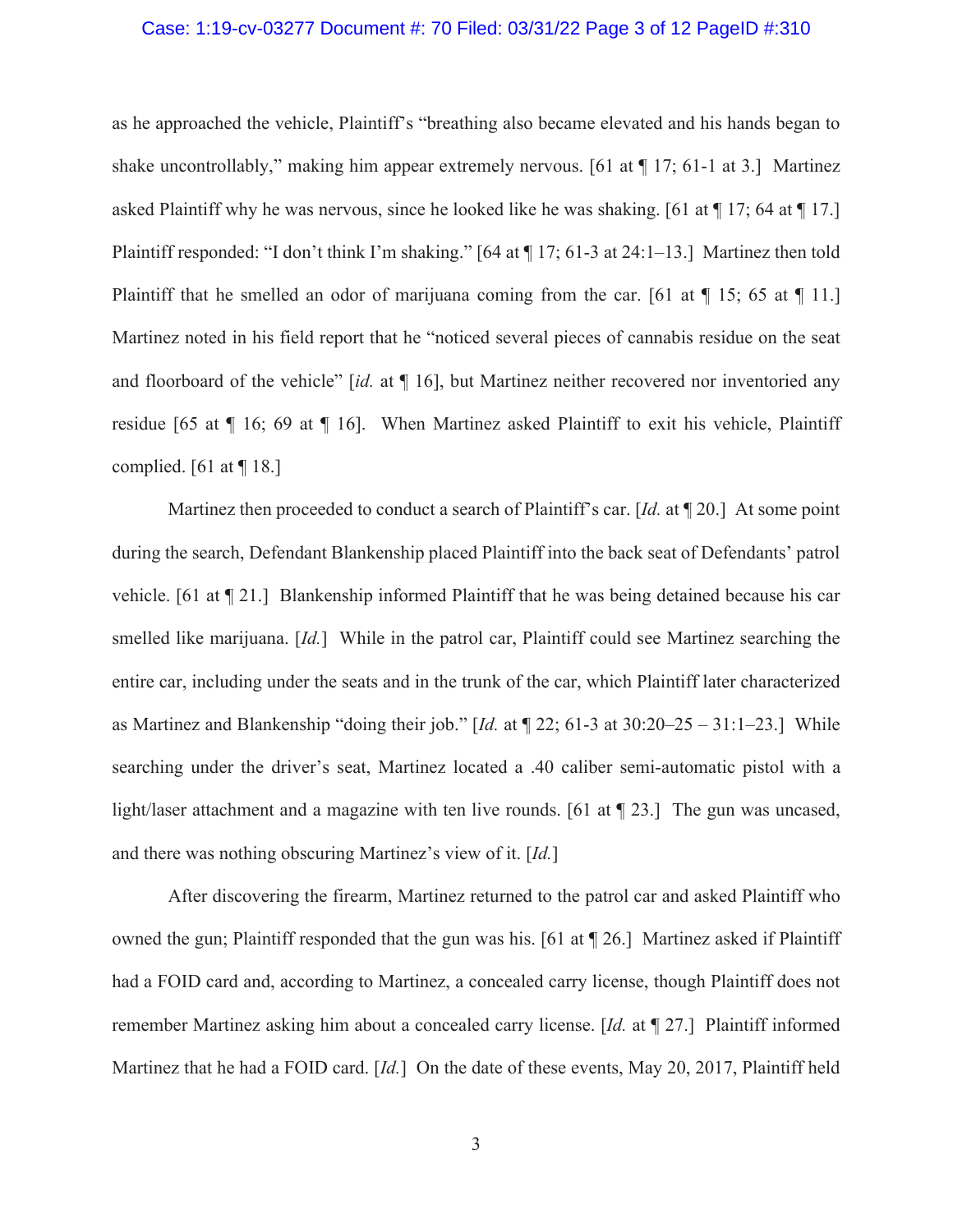#### Case: 1:19-cv-03277 Document #: 70 Filed: 03/31/22 Page 4 of 12 PageID #:311

a valid FOID card but did not have a concealed carry license. [*Id.* at ¶ 25.] Defendants arrested Plaintiff for aggravated unlawful use of a weapon and his car was towed. [*Id.* at ¶ 28.]

 Plaintiff was taken to the Chicago Police Department 1st District Headquarters for fingerprinting and processing. [61 at ¶ 29.] After arriving at the 1st District Headquarters, Martinez contacted Felony Review and spoke with Assistant State's Attorney Maurice Alayo and relayed the events of Plaintiff's traffic stop. [*Id.* at ¶ 30–31.] At 12:08 a.m. on May 21, 2017, ASA Alayo approved felony charges pursuant to 720 ILCS 5/24-1.6(3)(B-5). [*Id.* at ¶ 31.] Plaintiff was also issued a citation for not wearing a seatbelt and for driving without having his driver's license on his person. [*Id.* at ¶ 32.]

On June 8, 2017, the State's Attorney of Cook County sought a Bill of Indictment of Plaintiff for the offense of aggravated unlawful use of a weapon related to the May 20, 2017 traffic stop. [61 at ¶ 34.] Martinez testified before a grand jury [*id.* at ¶ 35] and the grand jury returned a True Bill of indictment against Plaintiff for aggravated unlawful use of a weapon [*id.* at ¶ 36].

 Plaintiff moved to suppress the firearm, and a hearing on the motion took place on September 26, 2018, in the Circuit Court of Cook County Criminal Division. [61 at ¶ 37.] Martinez and Blankenship both testified. [*Id*.] Following testimony and argument, the Court sustained the motion. [*Id.*] The court rendered its decision as follows:

Once the trooper learned that the defendant or we should say motorist has a valid driver's license, he issues the citation. He doesn't engage in a search of the car looking for the gun, which I believe the Defense was more accurate in his argument that when he found out he had a valid driver's license, he also found out that he had a valid FOID card because those things are linked together within that computer system, and at that point, he went looking for a gun. So his search exceeded the scope of that stop. Motion to suppress sustained.

[61-2 at 36:3–12.] Following the court's ruling, the State dismissed the case nolle prosequi. [61] at ¶ 38.]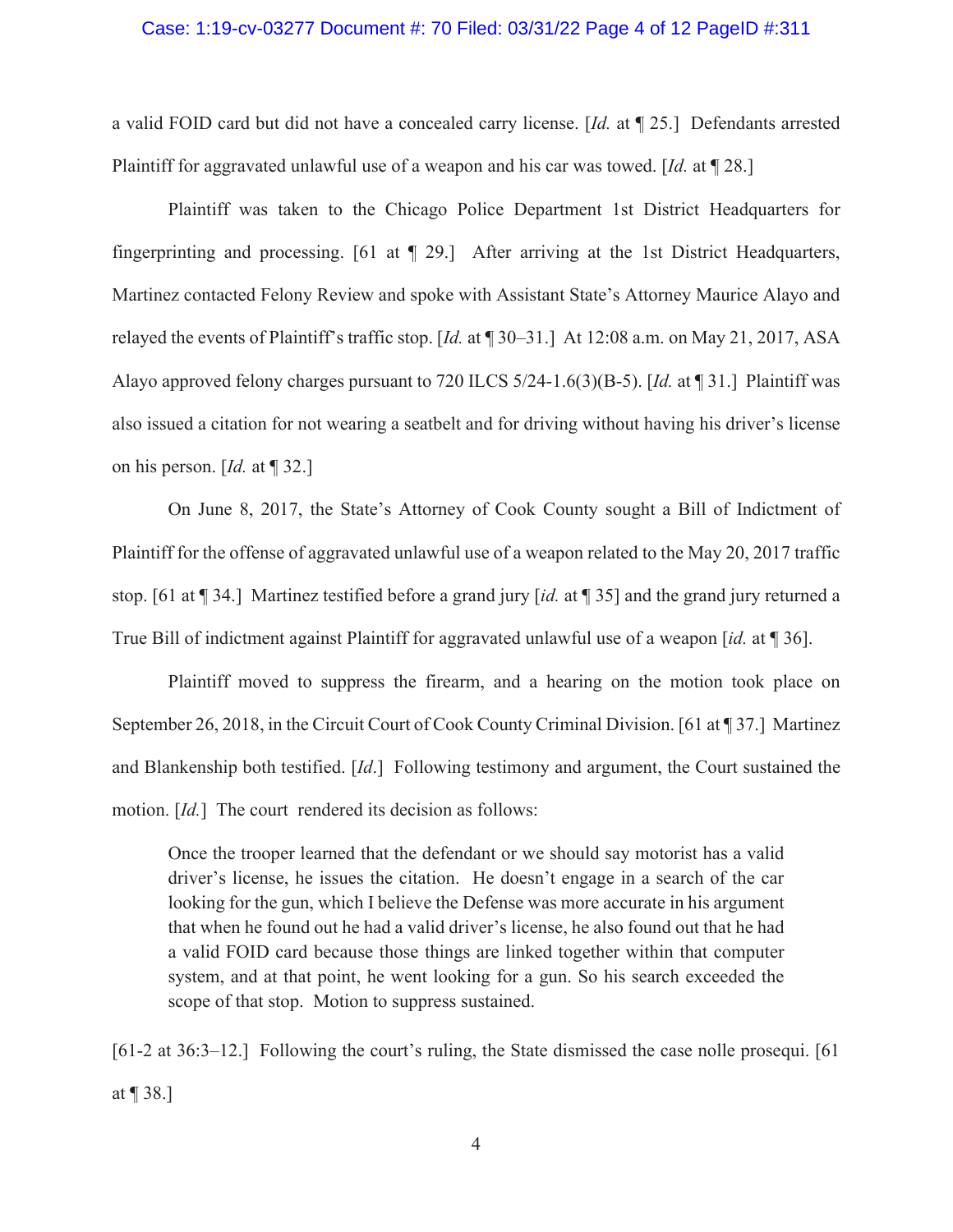### Case: 1:19-cv-03277 Document #: 70 Filed: 03/31/22 Page 5 of 12 PageID #:312

 After the termination of his criminal case, Plaintiff initiated this civil action by filing a complaint in the Northern District of Illinois on May 15, 2019. [1.] Invoking 42 U.S.C. § 1983, Plaintiff's sole remaining count<sup>1</sup> asserts that Defendants violated his rights under the Fourth and Fourteenth Amendments by (a) arresting him without probable cause; (b) falsifying information to facilitate his arrest; and (c) conspiring with other officers to deprive Plaintiff of his constitutional rights. [1 at ¶¶ 17–25.]

### **II. Legal Standard**

Summary judgment is appropriate "if the movant shows that there is no genuine dispute as to any material fact and the movant is entitled to judgment as a matter of law." Fed. R. Civ. P. 56(a). A genuine dispute as to any material fact exists "if the evidence is such that a reasonable jury could return a verdict for the nonmoving party." *Anderson v. Liberty Lobby, Inc.*, 477 U.S. 242, 248 (1986). "On a motion for summary judgment, the moving party has the burden of demonstrating that there are no genuine questions of material fact and that he is entitled to judgment as a matter of law." *Green v. Whiteco Indus., Inc.*, 17 F.3d 199, 201 (7th Cir. 1994). "Once a party has made a properly-supported motion for summary judgment, the opposing party may not simply rest upon the pleadings but must instead submit evidentiary materials that 'set forth specific facts showing that there is a genuine issue for trial.'" *Harney v. Speedway SuperAmerica, LLC*, 526 F.3d 1099, 1104 (7th Cir. 2008) (quoting Fed. R. Civ. P. 56(c)). In evaluating a motion for summary judgment, the Court will construe all facts in the light most favorable to the nonmoving party and draw all reasonable inferences in favor of the nonmoving party. *Bell v. Taylor*, 827 F.3d 699, 704 (7th Cir. 2016).

<sup>&</sup>lt;sup>1</sup> Plaintiff initially asserted a second claim for failure to train against the Director of the Illinois State Police Department, but subsequently voluntarily dismissed that claim and removed the Director as a defendant in this case. [28, 31.]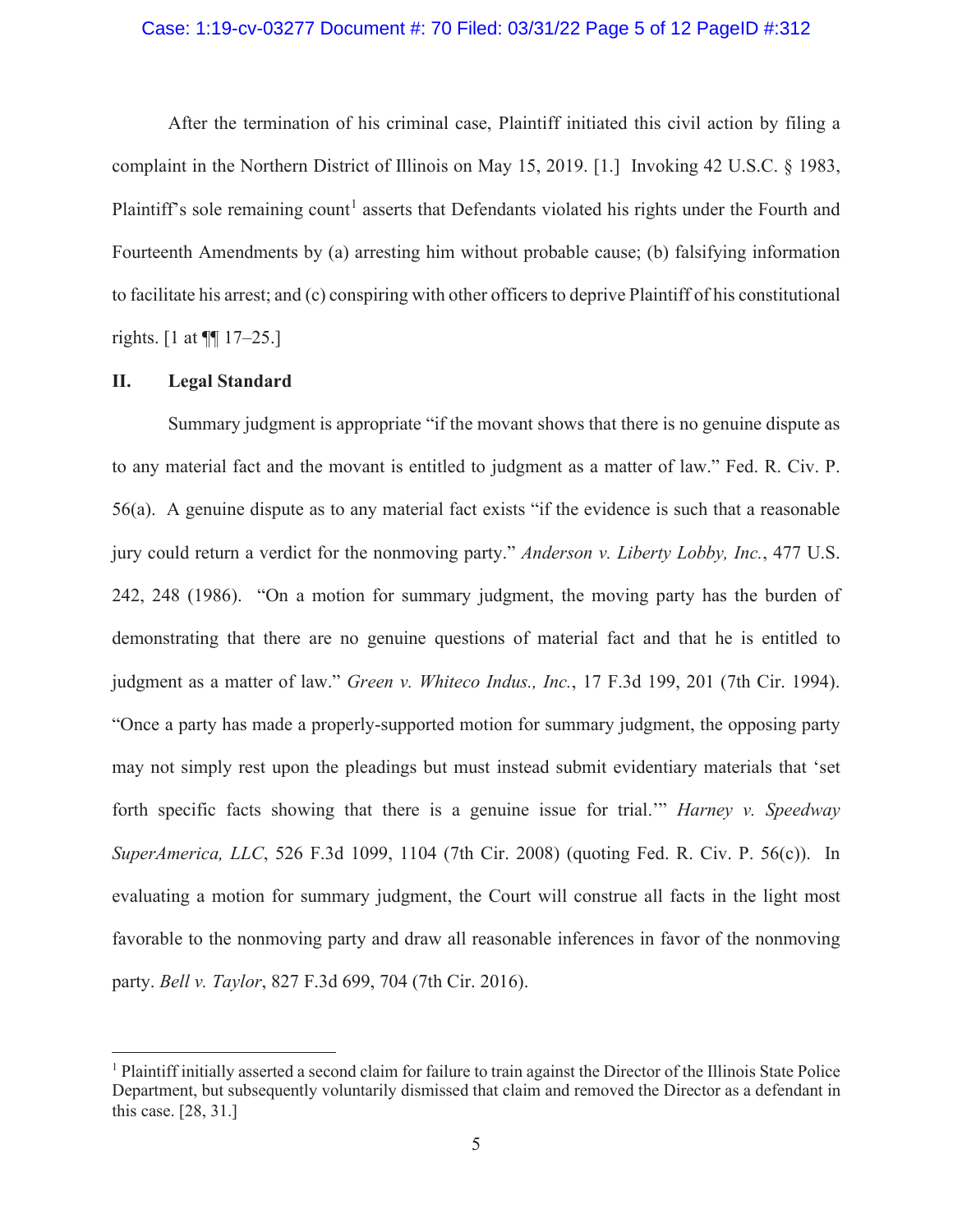## **III. Analysis**

As an initial matter, Plaintiff asserts a claim for false arrest—not unlawful search—in violation of the Fourth Amendment. [See 1 at ¶ 18 ("Defendant Trooper Martinez arrested Plaintiff without probable cause, in violation of Plaintiff's rights secured to him by the Fourth Amendment.").] At times, Plaintiff seems to conflate these two types of claims. He states that Defendants are not entitled to qualified immunity because they "engag[ed] in an apparent, illegal search" [63 at 7], but refers to his claim throughout summary judgment briefing as a "false arrest claim" [see, *e.g.*, *id.*]. Based on the text of the complaint, Plaintiff's claim is properly characterized as seeking relief for false arrest in violation of the Fourth Amendment.

Turning to the instant motion, Defendants assert that they are entitled to summary judgment because they had probable cause to effectuate the arrest and that they are entitled to qualified immunity in any event. They further argue that Plaintiffs other arguments—that Defendants conspired with each other and falsified evidence to deprive Plaintiff of his constitutional rights fail as a matter of law.

#### **A. Probable Cause**

Defendants assert that they had probable cause "for every aspect of their interactions with Plaintiff and thus did not violate Plaintiff's rights under the Constitution because "'the existence of probable cause to arrest is an absolute defense to any § 1983 claim against a police officer for false arrest.'" *Cibulka v. City of Madison*, 992 F.3d 633, 638 (7th Cir. 2021) (quoting *Abbott v. Sangamon Cnty.*, 705 F.3d 706, 713–14 (7th Cir. 2013)). That absolute defense applies even if the ultimate reason for the arrest "is not 'closely related' to the offense stated by the arresting officer at the time of the arrest." *Devenpeck v. Alford*, 543 U.S. 146, 148 (2004). Thus, Defendants maintain, Plaintiff's false arrest claim fails because they had probable cause to suspect that Plaintiff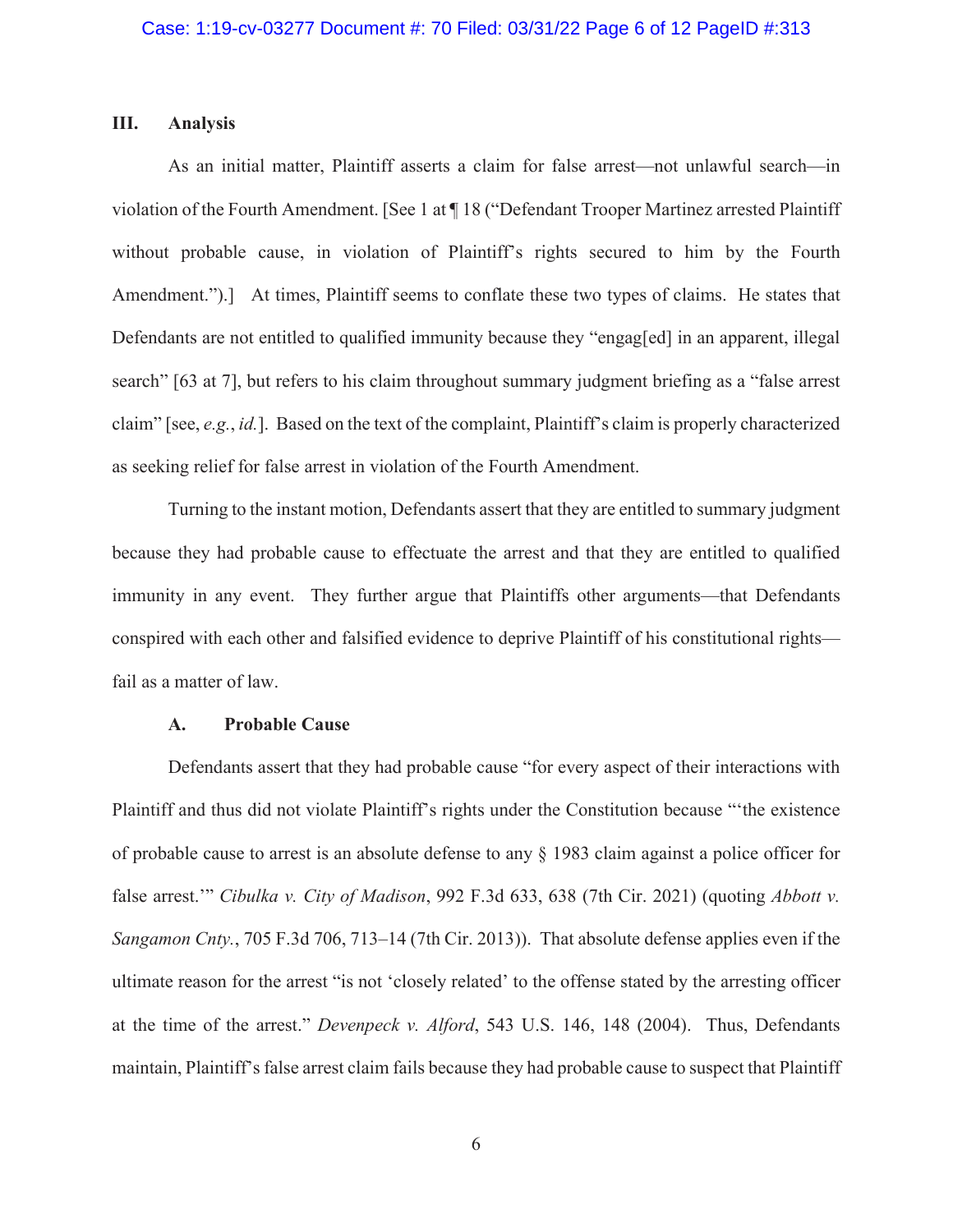#### Case: 1:19-cv-03277 Document #: 70 Filed: 03/31/22 Page 7 of 12 PageID #:314

had committed as many as three crimes: driving without wearing a seatbelt, possession of marijuana, and aggravated unlawful use of a weapon.

## **1. The Traffic Stop**

"An officer has probable cause for a traffic stop when she has an 'objectively reasonable' basis to believe a traffic law has been violated." *United States v. Dowthard,* 500 F.3d 567, 569 (7th Cir. 2007). Defendants argue that they had probable cause to conduct a traffic stop because they observed Plaintiff driving without wearing a seatbelt, and as they see it, even "Plaintiff does not dispute that he was not wearing a seatbelt at the time he was pulled over." [68 at 4.]

Admittedly, it is not entirely clear whether Plaintiff intends to challenge the validity of the initial traffic stop, or whether his claim is based instead on the conduct that followed. At times, Plaintiff seems to challenge the legality of the initial basis for the stop. [See 63 at 7 ("Even if the Troopers had a right to stop him, which we contend they did not ….").] At other points, however, Plaintiff seems to concede that Defendants had probable cause to conduct a traffic stop, asserting that his encounter with Defendants "should not have been more than a simple traffic stop." [63 at 1.] But in the Court's reading of the record and the parties' briefing on this motion, Plaintiff does not admit that he was not wearing a seatbelt. He simply does not recall. Plaintiff's inability to say one way or the other on this point is not by itself enough to raise a genuine fact dispute. See *Butts v. Aurora Health Care, Inc.*, 387 F.3d 921, 925 (7th Cir. 2004). But when Plaintiff's inability to recall this central fact is considered alongside other evidence calling into question the officers' ability to see into his vehicle, the question of whether Defendants had probable cause to conduct a traffic stop is not suitable for resolution by the Court on summary judgment. See *Wheeler v. Lawson*, 539 F.3d 629, 634 (7th Cir. 2008) ("The probable cause determination must be made by a jury 'if there is room for a difference of opinion concerning the facts or the reasonable inferences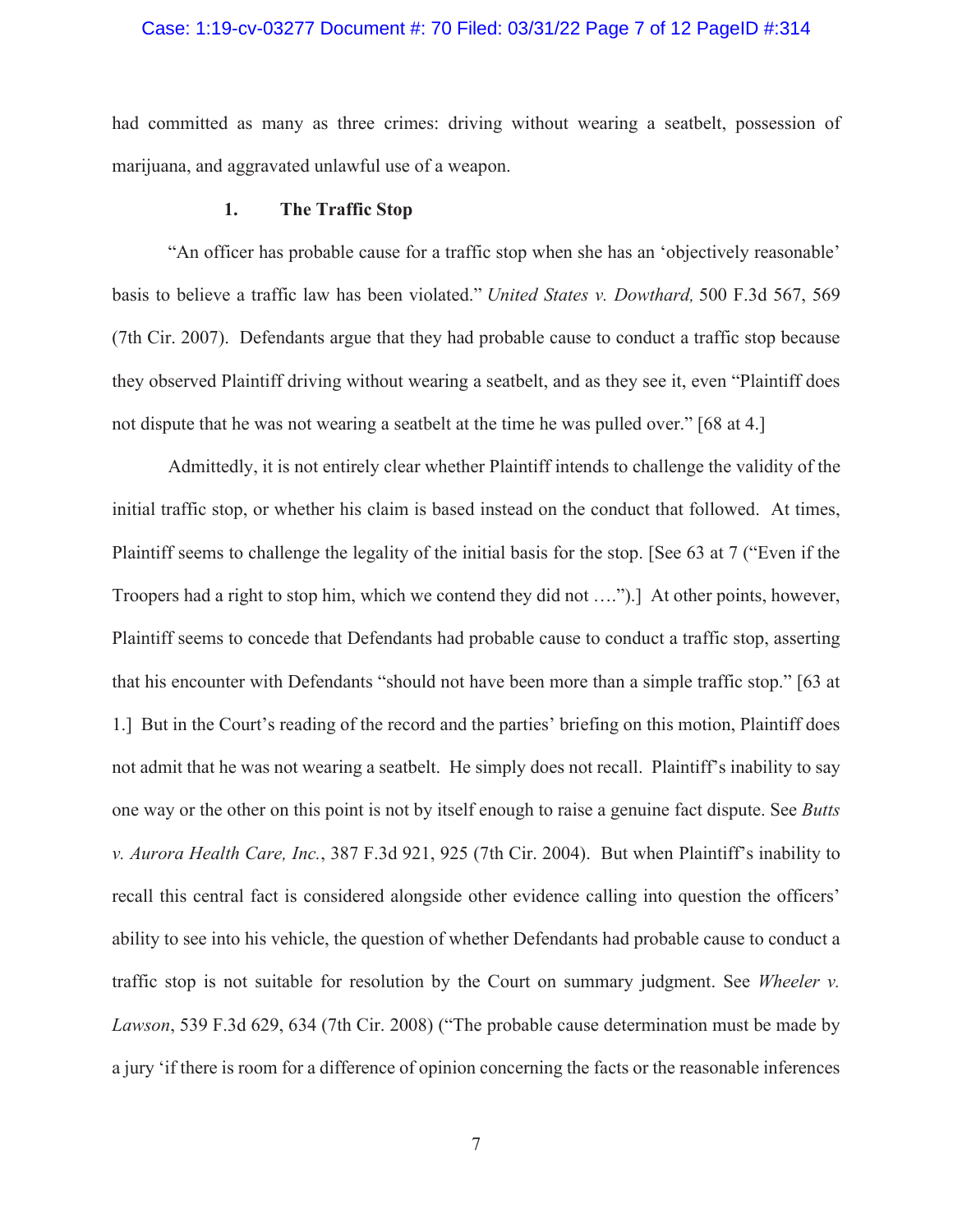#### Case: 1:19-cv-03277 Document #: 70 Filed: 03/31/22 Page 8 of 12 PageID #:315

to be drawn from them" (quoting *Maxwell v. City of Indianapolis*, 998 F.2d 431, 434 (7th Cir. 1993))). The specific evidence to which Plaintiff points that might make a jury skeptical of Defendants' claim to have actually observed Plaintiff driving without a seatbelt includes (a) the heavily tinted windows of his car, (b) the distance of three lanes of interstate highway from which Defendants made their observations, and (c) the time of day (9:45 p.m. and thus well after the sun had gone down). These contextual nuances go well beyond mere "speculation and conjecture," thereby creating sufficient room for differing interpretations by the trier of fact. *Cf. Williams v. Brooks*, 809 F.3d 836, 842 (7th Cir. 2016) (plaintiff's statement about his normal habit was not enough of using turn signal not enough to negate officer's testimony to the contrary).

## **2. Drug Possession**

Furthermore, even assuming that Defendants did have probable cause to conduct the initial traffic stop, something more would be necessary to justify the subsequent, intensive search of Plaintiff's car which led to the recovery of the gun and Plaintiff's arrest. Under the "automobile exception" to warrantless searches, "[t]he police do not need a warrant to search a vehicle when they have probable cause to believe it contains evidence of criminal activity." *United States v. Edwards*, 769 F.3d 509, 514 (7th Cir. 2014). "Smelling marijuana provides probable cause sufficient to trigger the automobile exception." *United States v. Mayorga*, 2016 WL 3459709, at \*6 (N.D. Ill. June 24, 2016) (citing *United States v. Mosby*, 541 F.3d 764, 768 (7th Cir. 2008)). But a seat belt infraction will not suffice, as the Supreme Court "has expressly rejected the practice of a warrantless 'search incident to [a] citation' for a traffic violation." *Huff v. Reichert*, 744 F.3d 999, 1009 (7th Cir. 2014) (quoting *Knowles v. Iowa*, 525 U.S. 113, 118–19 (1998)). This analysis thus takes on the character of "the thigh bone is connected to the knee bone, which is connected to the ankle bone," as each link in the chain of justifications must withstand scrutiny.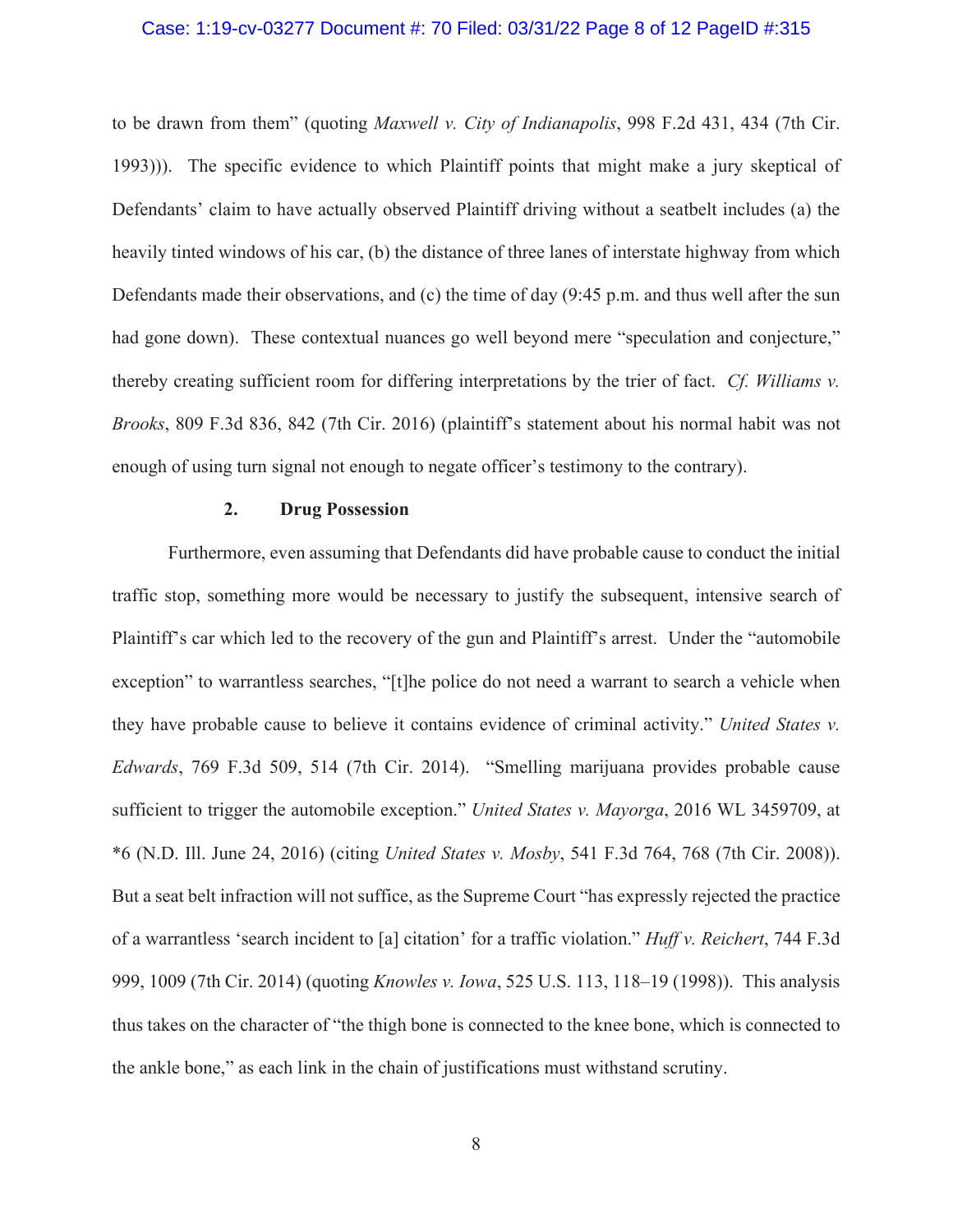#### Case: 1:19-cv-03277 Document #: 70 Filed: 03/31/22 Page 9 of 12 PageID #:316

Here, Defendants contend that they had probable cause to conduct a warrantless search under the automobile exception because Martinez smelled marijuana, "noticed several pieces of cannabis residue on the seat and floorboard of the vehicle," and perceived that Plaintiff was nervous because his "breathing also became elevated and his hands began to shake uncontrollably." [61 at ¶ 17; 61-1 at 3.] But Plaintiff disputes these facts as well. He asserts that there was never marijuana in the car, nor was there any marijuana "residue" present anywhere in the vehicle while Plaintiff possessed the vehicle. [69 at ¶ 13.] Plaintiff also disputes Martinez's observation that his hands were shaking and his breathing was elevated. [69 at ¶ 10.] Defendants counter that they "noted both the odor of marijuana coming from Plaintiff's vehicle and the presence of marijuana residue in Plaintiff's vehicle during the traffic stop" [*id.*], yet no marijuana or marijuana "residue" was inventoried.

To decide as a matter of law that Defendants had probable cause to conduct a warrantless search pursuant to the automobile exception, the Court would have to weigh the evidence and credit Defendants' story over Plaintiff's. If Defendants had dash cam or body cam video that definitively confirmed their version of the events, or if they had inventoried the marijuana residue they claim to have observed, there might be justification for thinking that a jury could only return one reasonable verdict in this case. See *Williams*, 809 F.3d at 842 ("When the evidence includes a videotape of the relevant events, the Court should not adopt the nonmoving party's version of the events when that version is blatantly contradicted by the videotape") (citing *Scott v. Harris*, 550 U.S. 372, 379-80 (2007)). But especially on summary judgment, where the Court must construe the facts in the light most favorable to the non-movant, see *Bell*, 827 F.3d at 704, the Court cannot make such determination here. See *Rouei v. Vill. of Skokie*, 61 F.Supp.3dd 765, 771 (N.D. Ill. July 28, 2014) (denying officer defendant's motion for summary judgment where his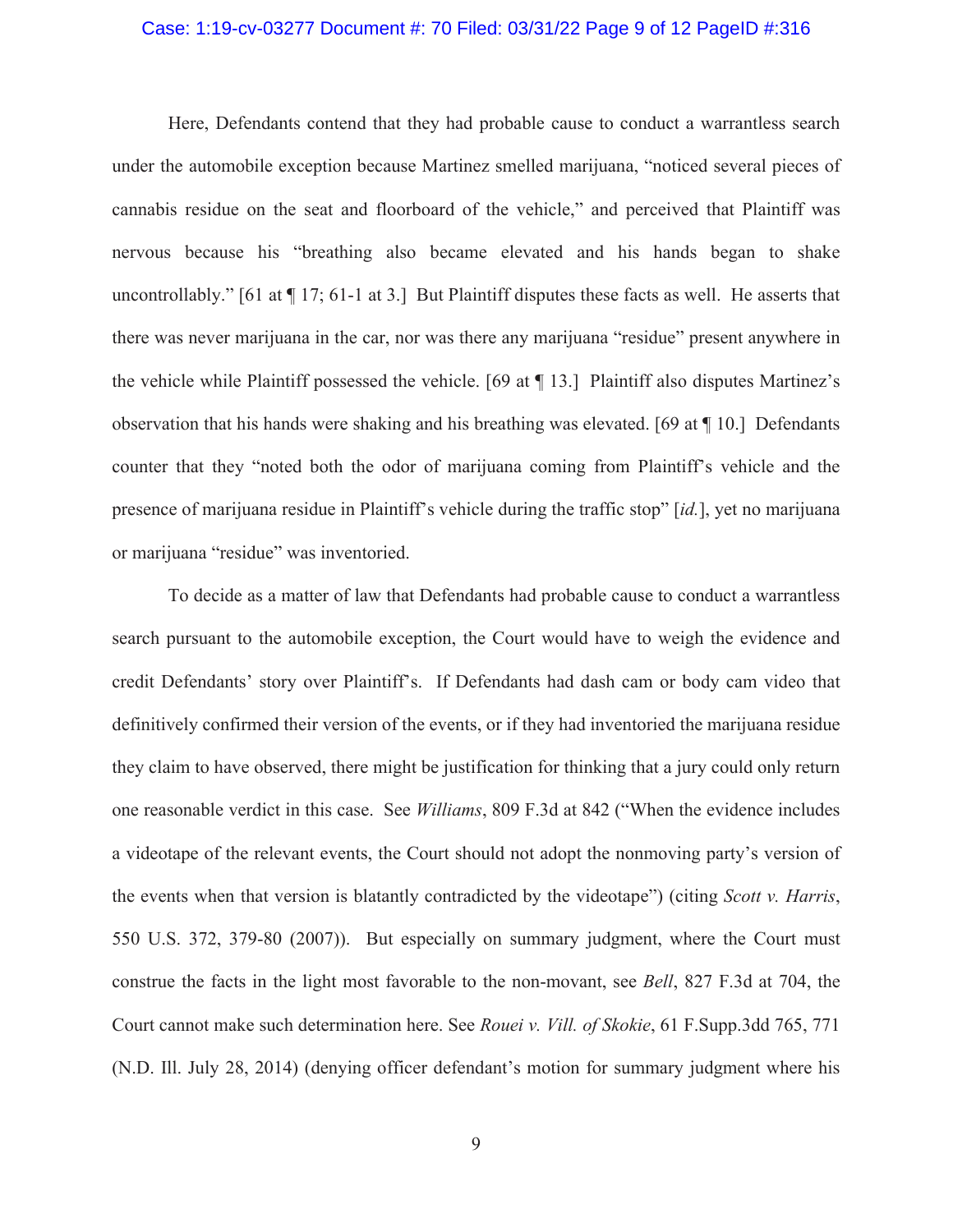## Case: 1:19-cv-03277 Document #: 70 Filed: 03/31/22 Page 10 of 12 PageID #:317

argument "essentially boils down to the proposition that because no one can directly refute [defendant's] claim regarding what he saw at the time, a jury essentially has to take his word for  $it"$ ).<sup>2</sup>

## **B. Qualified Immunity**

Defendants argue that even if the undisputed facts do not show that they had probable cause, the Court nonetheless should grant their motion for summary judgment on qualified immunity grounds. To determine whether Defendants are entitled to qualified immunity, the Court considers "(1) whether the facts, taken in the light most favorable to the plaintiff, show that the defendants violated a constitutional right; and (2) whether that constitutional right was clearly established at the time of the alleged violation." *Campbell v. Kallas*, 936 F.3d 536, 545 (7th Cir. 2019). In the context of a false arrest claim, an "arguable probable cause" standard applies, which entitles Defendants to qualified immunity "'as long as the officers reasonably, albeit possibly mistakenly, believed that probable cause existed.'" *Cibulka v. City of Madison*, 992 F.3d 633, 638 (7th Cir. 2021) (quoting *Fleming v. Livingston Cnty.*, 674 F.3d 874, 880 (7th Cir. 2012)).

Defendants premise their qualified immunity assertion on what they consider to be undisputed facts that (a) Plaintiff was not wearing a seatbelt, and (b) Plaintiff's vehicle smelled of marijuana. But as the Court explained above, these facts are disputed, and must be resolved at

<sup>&</sup>lt;sup>2</sup> As Defendants note, because conspiracy "is not an independent basis of liability in § 1983 actions" (Smith v. Gomez, 550 F.3d 613, 617 (7th Cir. 2008)), claims for false arrest and conspiracy to commit a false arrest often rise and fall together. Here, because the two Defendants were at times apart from each other during the search and arrest of Plaintiff, the argument for a conspiracy claim appears to be weaker that the false arrest claim itself. While "plaintiffs can use circumstantial evidence to establish a conspiracy," it is equally true that such evidence "cannot be speculative." *Sanchez v. Village of Wheeling*, 447 F. Supp. 3d 693, 705 (N.D. Ill. 2020) (quoting *Beaman v. Freesmeyer*, 776 F.3d 500, 510 (7th Cir. 2015)). And the line between "circumstantial" and "speculative" evidence can be difficult to draw sometimes. Because Defendants have not completely negated any non-speculative theory in support of a conspiracy, the Court will not forbid Plaintiff from advancing a conspiracy theory at this time. With that said, if the full presentation of evidence reveals only a speculation-based claim, the Court will consider a motion for judgment as a matter of law on this point and the conclusion of Plaintiff's case-in-chief should this case go to trial.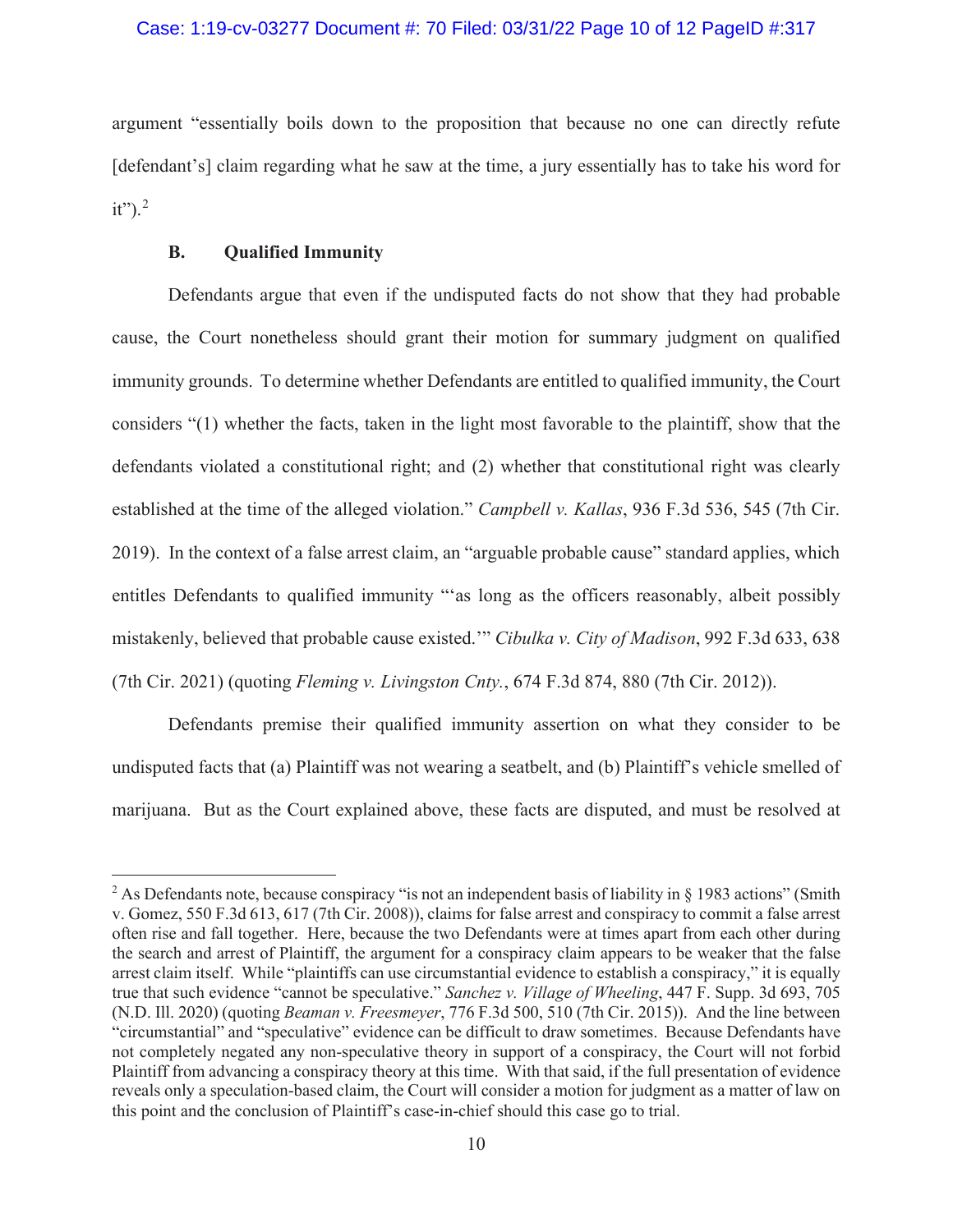#### Case: 1:19-cv-03277 Document #: 70 Filed: 03/31/22 Page 11 of 12 PageID #:318

trial. Even if Defendants' observations do not rise to the level of establishing probable cause, indeed it is possible that their suspicions were at least arguably reasonable, in which case they would be entitled to qualified immunity. But the Court cannot determine that one version of the story is true while the other is not when there is sufficient evidence in the record to make both Plaintiff's and Defendants' stories plausible. And on Plaintiff's version of the events, Defendants concocted a convenient story about his failure to wear a seatbelt and the aroma of marijuana wafting out the windows of his car as a pretext for searching the vehicle from stem to stern. If the trier of fact were to credit Plaintiff's version, qualified immunity would not shield Defendants from Section 1983 liability.

Defendants also argue that their consultation with ASA Alayo entitles them to qualified immunity, because "'[c]onsulting a prosecutor may not give an officer absolute immunity from being sued for false arrest, but it goes far to establish qualified immunity.'" [60 at 8–9 (quoting *Zimmerman v. Doran*, 807 F.3d 178, 183 (7th Cir. 2015)).] But here, unlike in *Zimmerman*, Defendants consulted ASA Alayo *after* they had already arrested Plaintiff, not before or during their interactions with Plaintiff. *Cf. Kijonka v. Seitzinger*, 363 F.3d 645, 648 (7th Cir. 2004) (Defendant "consulted with the prosecutor before making the arrest," and so "having consulted and been instructed to arrest [the plaintiff], he had a reasonable basis for believing that he had probable cause to make the arrest"). It bears mentioning as well that Defendants presumably provided to the ASA the same version of the events that they have presented here, and that version is vigorously contested by Plaintiff. In these circumstances, consultation with an ASA does not entitle Defendants to summary judgment on qualified immunity grounds.